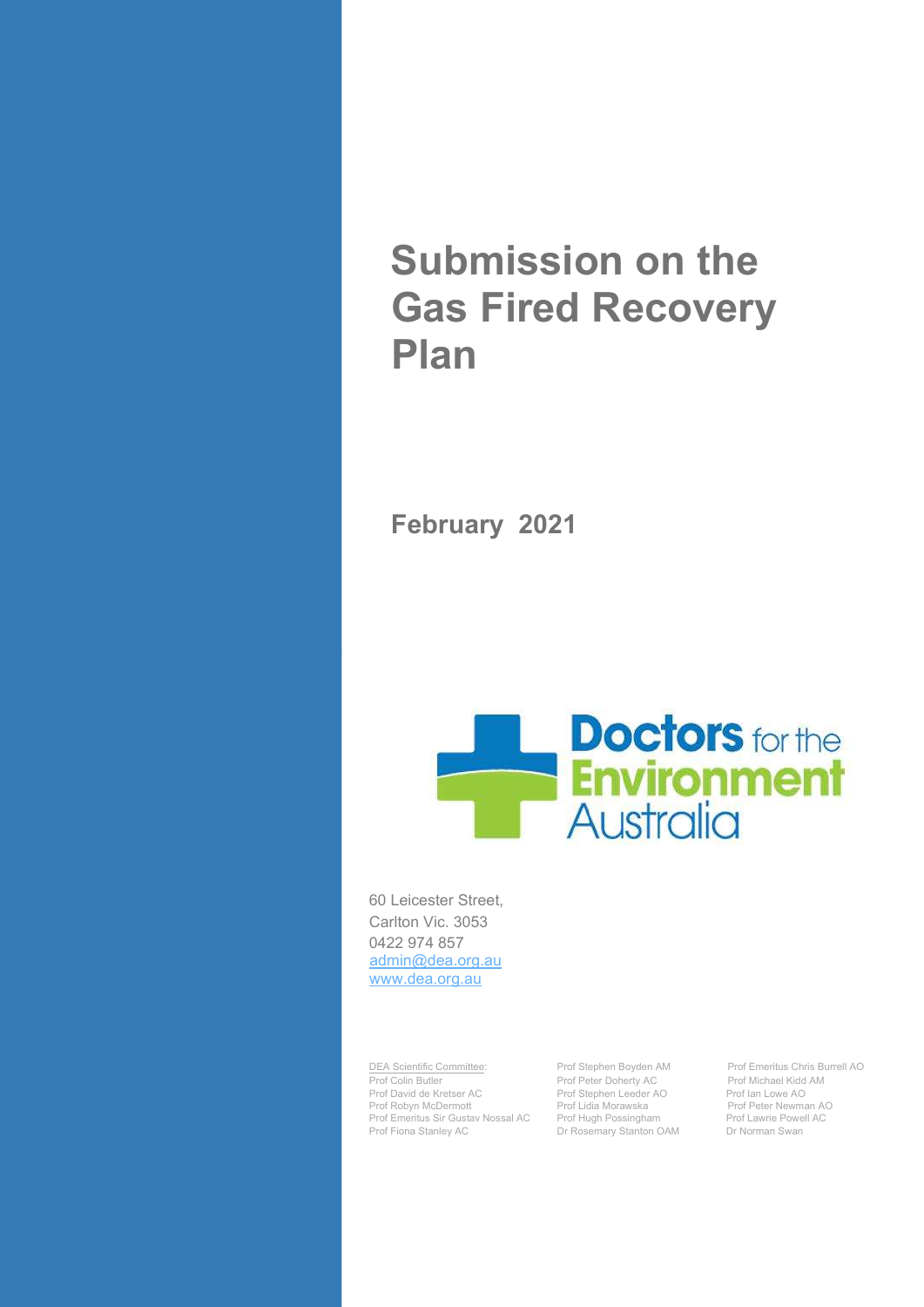Doctors for the Environment Australia (DEA) is an independent, self-funded, nongovernmental organisation of medical doctors in all Australian States and Territories. Our members work across all specialties in community, hospital and private practice. We work to minimise the public health impacts and address the diseases caused by damage to our natural environment.

Doctors for the Environment Australia welcomes this opportunity to submit comment to the Department of Industry, Science, Energy and Resources Consultation Note regarding the Federal Government's proposed Gas-led Recovery.

# DEA is opposed to the expansion of the gas industry because:

- 1. The imperative to address the climate emergency by reducing our reliance on fossil fuels. The health of Australians is already being negatively impacted by climate change - impacts that will become more severe over coming years. The combustion of fossil gas is now the fastest growing source of carbon dioxide, the most important greenhouse gas causing radiative forcing.
- 2. The threat to the sustainability of Australia as a drying continent from the prolific use of underground water resources by gas mining and the possibility of contamination with chemicals used in the gas industry which may cause long term harm to health and food production.
- 3. Impending trade sanctions if Australia fails to curtail fossil fuel production. Strong climate targets in countries Australia exports gas to - mainly Japan, South Korea, and China - increase the risk of stranded assets.

# Introduction

The Prime Minister, Scott Morrison, first raised the idea of a Gas-led Recovery in September 2020 during the COVID-19 pandemic. The coalition government, concerned with the economic impacts of the virus, appointed a COVID-19 commission to advise the government on a pathway out of the epidemic. The commission was chaired by a former head of Fortescue Resources and board member of gas resource company Strike Energy, Mr Nev Power.

Doctors for the Environment Australia argues that the proposal for a Gas-led Recovery has been presented as a *fait accompli*. The Department's invitation to comment states "The Australian Government has a vision for a gas fired recovery from COVID-19. This will be delivered by a variety of measures..." No consideration appears to have been given as to whether such a large undertaking, with enduring consequences, is in the best interests of Australia and the health of Australians, nor whether it is needed, nor whether it is the place of government to underwrite it. Above all, the role of gas in exacerbating the climate emergency and the fallacy of fossil gas as a transition fuel have not been considered.

Australia's management of the pandemic has been exemplary, with governments at all levels heeding the advice of health and other experts. There must be similar expert input from to guide government action on the economic recovery from COVID-19.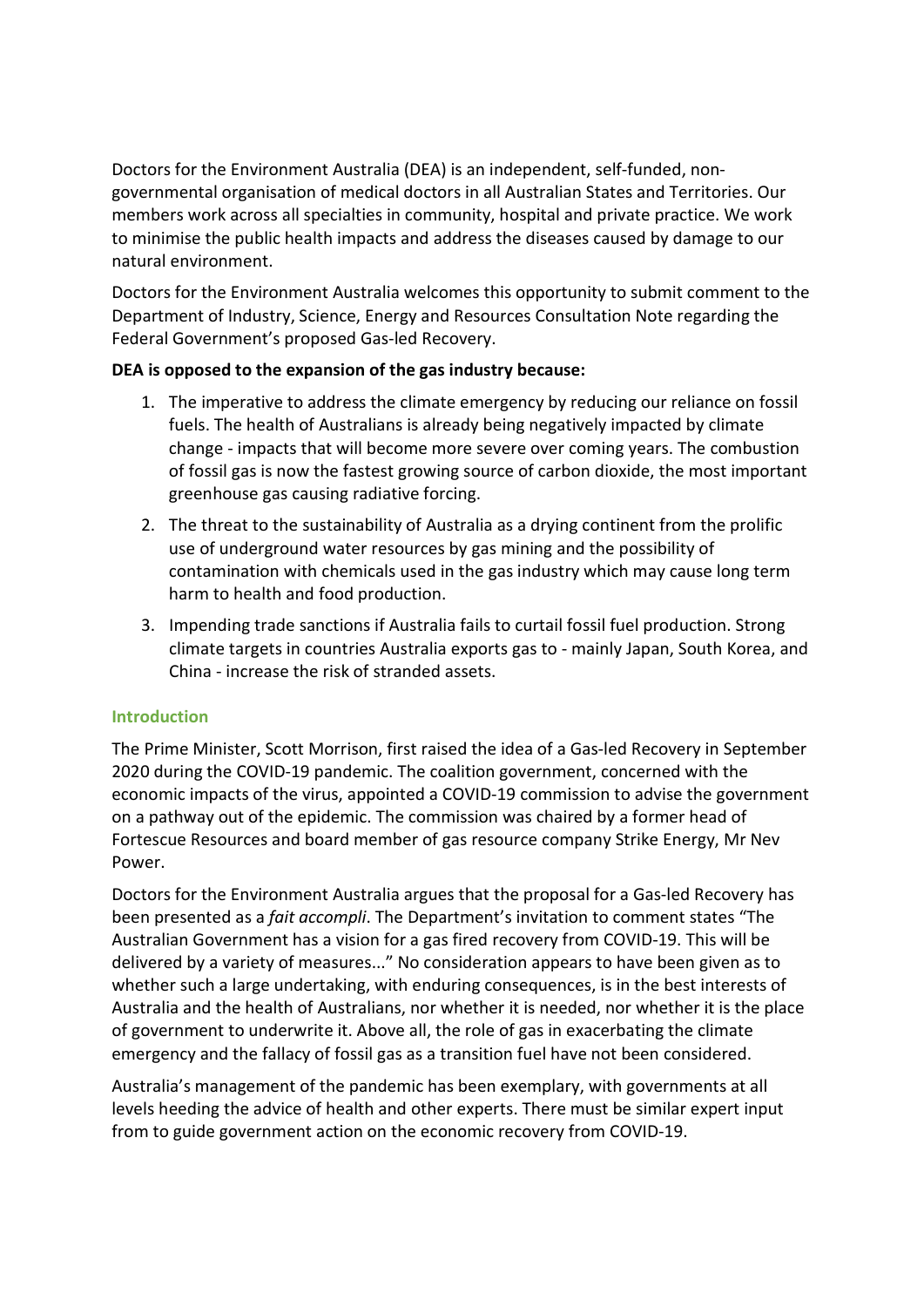Doctors for the Environment Australia is strongly opposed to the expansion of the gas industry because of the imperative to address the climate health emergency by reducing our reliance on fossil fuels. The health of Australians is already negatively impacted by climate change – impacts that will become more severe and create a great health burden over the coming years.

## It is not possible to overemphasise the enormity of health, economic, security and environmental costs of an inadequate response to global warming.

# The Climate Impacts of Expansion of the Gas Industry

Doctors for the Environment Australia argues that a gas led recovery is denying the best health outcomes for Australians now and for future generations. In 2020, 25 of Australia's most eminent climate scientists wrote a letter to the Chief Scientist stating that the use of gas as a transition fuel over decades is not consistent with a safe climate, nor with the Paris Agreement.<sup>1</sup> They pointed to the urgency of the climate crisis and wrote, inter alia,

"The combustion of natural gas is now the fastest growing source of carbon dioxide to the atmosphere, the most important greenhouse gas driving climate change".

The authors also point out that we are already committed to a temperature rise of 1.3°C to 1.4°C which will have "escalating impacts", global methane emissions from fossil fuel sources and agriculture are rising, and the rate of methane leakage from the gas industry has "far exceeded earlier estimates".

The latest United Nations Gap Report, released in December 2020, reveals that the world is on a 3°C warming trajectory, which will be catastrophic for Australia.<sup>2</sup> Although emissions fell slightly because of the pandemic and measures to control it, much greater ambition to bring emissions down by around 7% per year will be required to have a 66% chance of limiting warming to less than 2°C.

The IPPC Interim 1.5°C report made clear the urgent need to rapidly reduce short term climate pollutants, particularly methane, if the world is to stay below 2°C of warming and warned methane emissions will need to reduce by 35% or more if a sub-2°C target is to be achieved.<sup>3</sup> Methane is a powerful greenhouse gas, 86 times more powerful than CO2 over a 20-year time frame. Global methane levels have been rising steeply in this century and are now at more than double pre-industrial levels.

<sup>&</sup>lt;sup>1</sup> Australia's Chief Scientist is wrong on gas, say leading experts. The Sydney Morning Herald 25 August 2020 https://www.smh.com.au/environment/climate-change/australia-s-chief-scientist-is-wrong-on-gas-sayleading-experts-20200824-p55oty.html

<sup>2</sup> Emissions Gap Report 2020 UN environment programme. December 2020 https://www.unep.org/emissions-gap-report-2020

<sup>&</sup>lt;sup>3</sup> Global Warming of 1.5C - Special Report. IPCC 2018 https://www.ipcc.ch/sr15/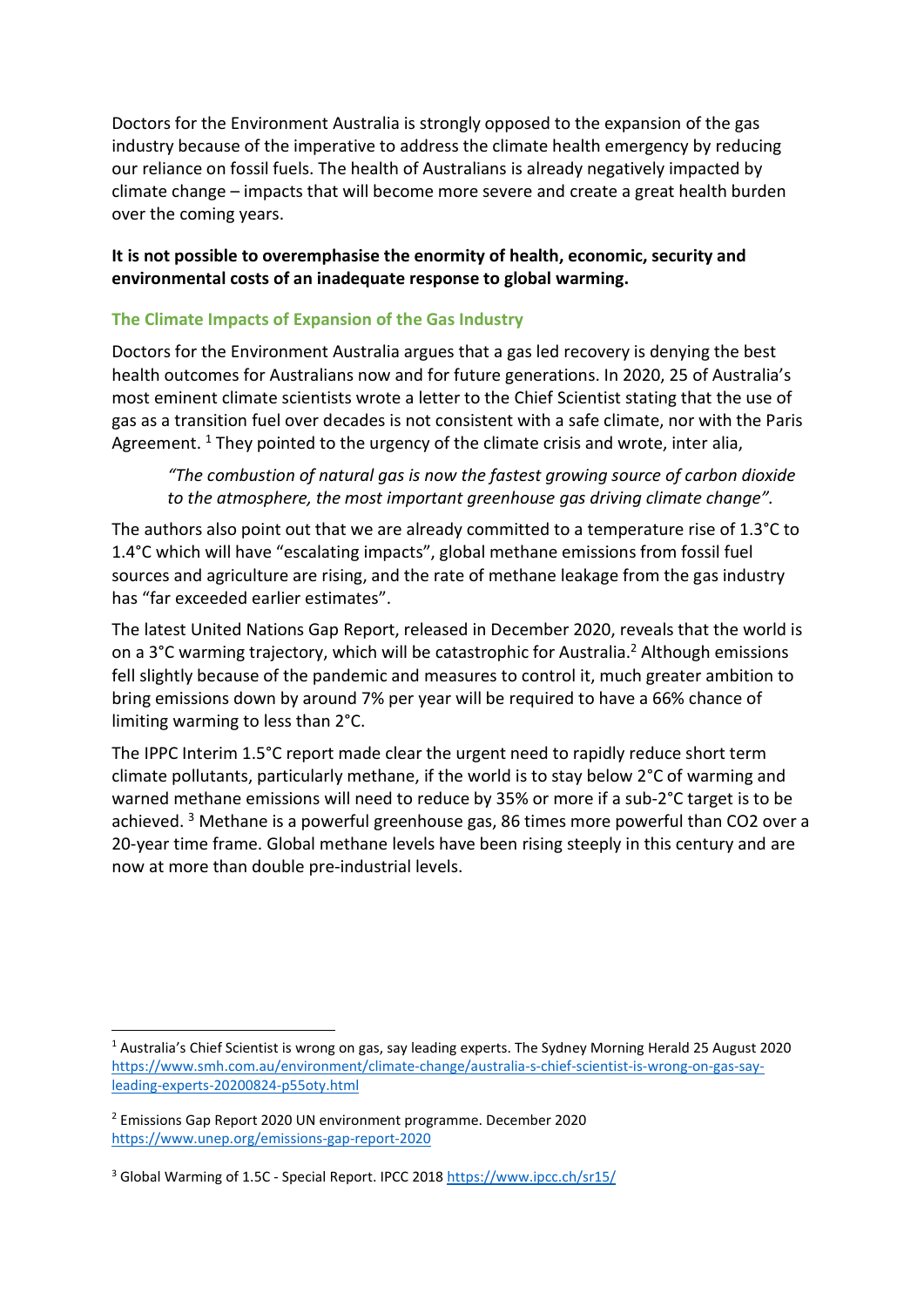

## https://www.methanelevels.org

Research reveals fugitive emissions are an important source of steeply rising global methane levels and have been underestimated by 25%-40%.<sup>4</sup> Other research revealed that natural sources of methane have been overestimated.<sup>5</sup>

Evidence from around the world has shown that estimates of fugitive emissions can vary between 1.4% and 17%.<sup>6</sup> It is worth noting that when fugitive emissions are at 2% to 3%, any benefit that gas has over coal for greenhouse gas emissions disappears. In Australia, fugitive emissions from oil and gas production are estimated to account for about 6.0% of greenhouse gas emissions.  $7\,$  When the emissions from energy in the transport and processing for export of LNG, there is even less climate benefit of gas over coal.

A rise in fugitive emissions correlates closely with the expansion of the gas industry; the National Greenhouse Gas Inventory in its quarterly update to December 2019 noted in reference to fugitives from fossil fuel, "annual emissions in this sector increased by 6.1% over the year to September 2019. This increase in fugitive emissions was driven by an increase of 22.8% in natural gas production."<sup>8</sup>

<sup>4</sup> Greenhouse gas concentrations in atmosphere reach yet another high. World Meteorological Association. 25 Nov 2019 https://public.wmo.int/en/media/press-release/greenhouse-gas-concentrations-atmosphere-reachyet-another-high

<sup>&</sup>lt;sup>5</sup> Hmiel B. et al. Preindustrial Carbon 14 in CH4 indicates greater anthropogenic fossil CH4 emissions. Nature: 578, 409-412 (2020) https://www.nature.com/articles/s41586-020-1991-8

<sup>&</sup>lt;sup>6</sup> A review of current and future methane emissions from Australian unconventional oil and gas production. Melbourne Energy Institute. October 2016

https://www.climatecollege.unimelb.edu.au/files/site1/docs/6032/20161023%20Review%20of%20Methane% 20Emissions.pdf

<sup>&</sup>lt;sup>7</sup> Fugitive methane emissions factsheet – updated. CSIRO https://gisera.csiro.au/factsheet/fugitive-methaneemissions-factsheet/

<sup>&</sup>lt;sup>8</sup> Quarterly update of Australia's National GHG inventory: September 2019. Australian government https://www.industry.gov.au/sites/default/files/2020-02/nggi-quarterly-update-sep-2019.pdf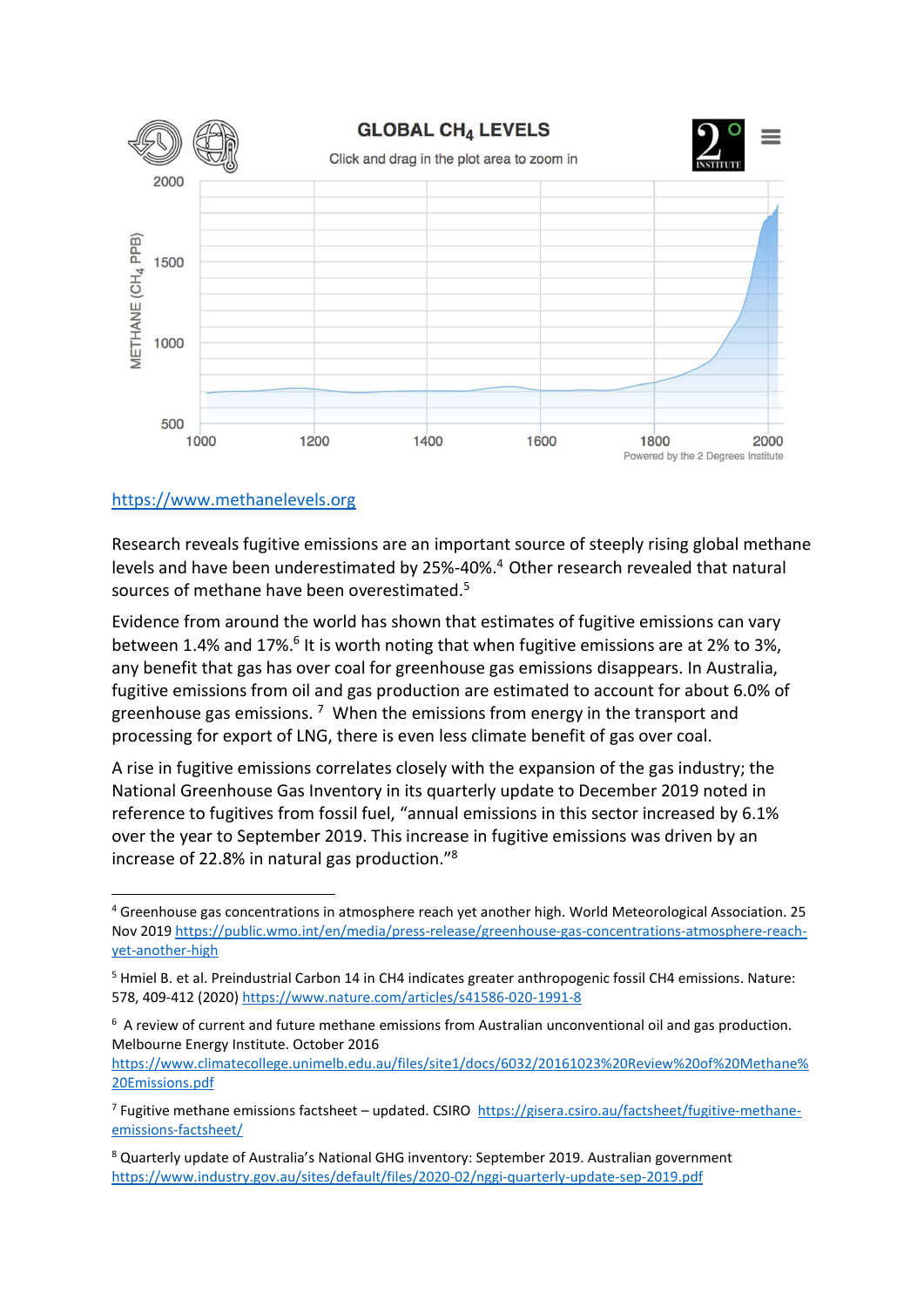## The Climate Health Emergency in Australia

The World Health Organisation has described climate change as the defining issue for public health in the  $21^{st}$  Century and warns that "the severity of impacts of climate change on health are increasingly clear and threatens to undermine the last 50 years of improvements in health." The direct and indirect effects of climate change (exposure to heatwaves, floods, droughts, bushfires and extreme weather events) are clearly and inextricably linked to the disruption of environmental conditions that provide the basis for our physical and mental health (air quality, clean water, food safety and spread of infectious diseases). Urgent action is needed to reduce emissions to keep global warming at less than 2°C. If we fail to do this, tipping points are likely to be reached after which, further limits on global warming and climate change will be exceedingly difficult to manage, water and food security will be at risk and some areas of Australia will likely be uninhabitable.

Last year most major medical organisations in Australia, and many others around the world declared a Climate Health Emergency and have called on governments for strong and effective action to reduce emissions and for recognition, preparation and management of the critical public health challenges ahead.

Australia's vulnerability to climate change has become all too evident. The increased incidence of heatwaves, catastrophic bushfires, drought and the continuing drying of the southern half of the continent are now part of the climate record.<sup>9,10,11,12</sup>

Record heat has been recorded in many parts of Australia and Australia's average temperature has increased by 1.44°C since records began  $^{13}$ , well above the global average increase of 1.16°C reported by the National Oceanic and Atmospheric Association (NOAA) in March 2020.<sup>14</sup> Globally, 2020 was the second hottest year on record and ten of the warmest years on record have occurred since 2005.<sup>15</sup> The Bureau of Meteorology's 2020 State of the Climate Report confirms that Australia's future climate will see more heatwaves, longer and more intense fire seasons and more heavy rainfall events, marine heatwaves, ocean acidification, ongoing sea level rise, and more extreme sea levels.

<sup>&</sup>lt;sup>9</sup> SA's droughts are getting worse. University of South Australia. 13 June 2019 https://www.unisa.edu.au/Media-Centre/Releases/2019/south-australias-droughts-are-getting-worse/

<sup>&</sup>lt;sup>10</sup> Hughes N, Galeano D, Hatfield Dodds S. The effects of drought and climate variability on Australian farms Australian government 13 Jan 2021 https://www.agriculture.gov.au/abares/products/insights/effects-ofdrought-and-climate-variability-on-Australian-farms

<sup>&</sup>lt;sup>11</sup> Drought response, resilience and preparedness. Australian government 2019 https://www.agriculture.gov.au/ag-farm-food/drought/drought-policy

<sup>&</sup>lt;sup>12</sup> Charles SP et al. Climate analysis for south-west Western Australia. CSIRO July 2010 http://www.clw.csiro.au/publications/waterforahealthycountry/swsy/pdf/SWSY\_Climate\_TechRpt.pdf

<sup>13</sup> Annual climate statement 2020. Bureau of Meteorology http://www.bom.gov.au/climate/current/annual/aus/

<sup>14</sup> Global climate report – March 2020 National Centers for Environmental Information https://www.ncdc.noaa.gov/sotc/global/202003

<sup>&</sup>lt;sup>15</sup> 2020 was Earth's 2<sup>nd</sup>-hottest year, just behind 2016. 14 Jan 2021 National Centers for Environmental Information https://www.noaa.gov/news/2020-was-earth-s-2nd-hottest-year-just-behind-2016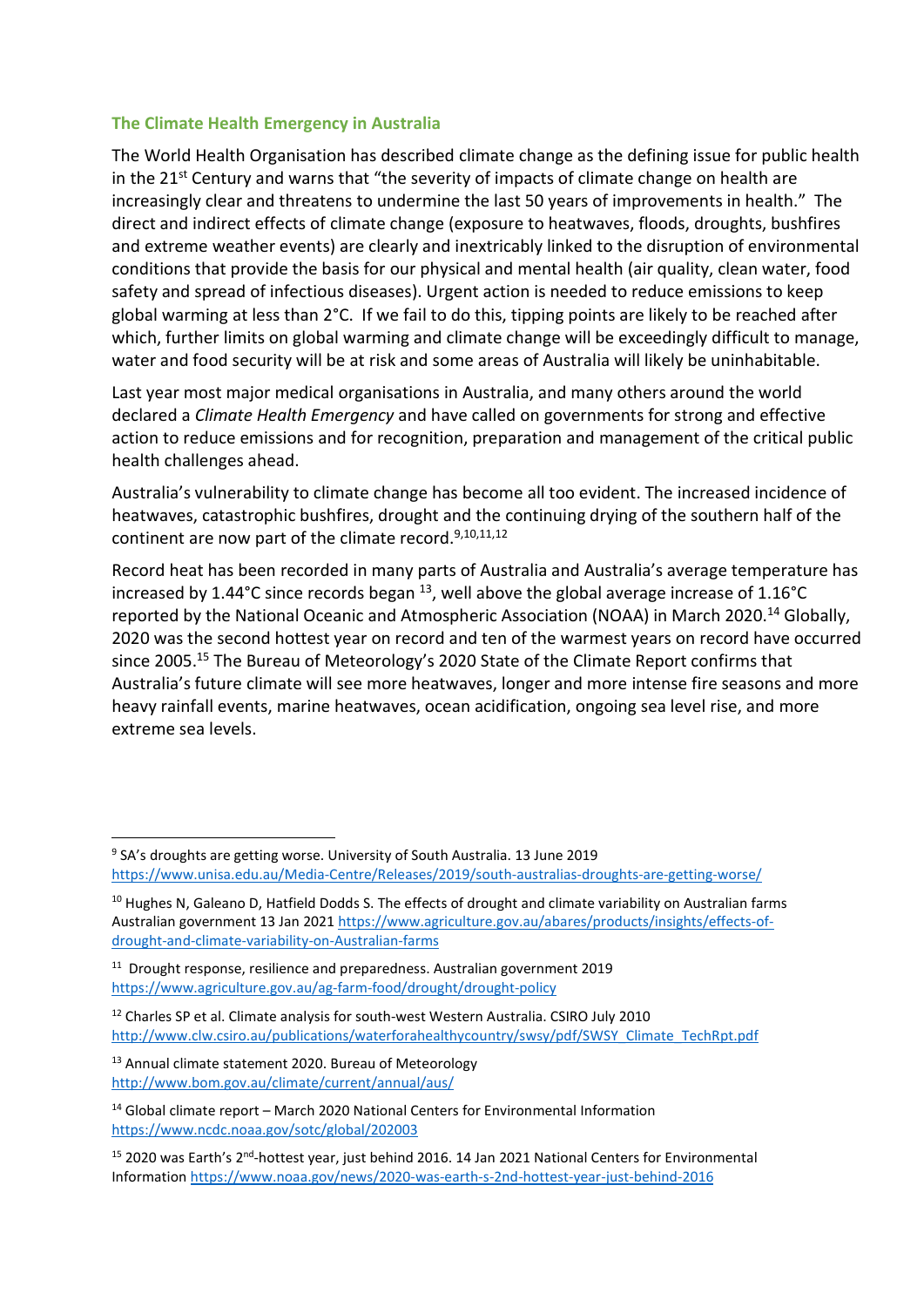Extreme heat is Australia's biggest cause of death related to a natural hazard.<sup>16, 17</sup> Heatwaves are now hotter, longer and more frequent and are associated with surges in morbidity and mortality. Heatwave deaths are currently underestimated as the toll is often on those vulnerable with associated co-morbidities and heat is not recorded as a contributing factor.<sup>18</sup> In the heat wave of January/February 2009 in Victoria, in addition to 173 deaths directly related to the bushfires, there were 374 deaths above the average for that period; emergency callouts increased by 46%, presentations for heat related illness increased by 34 times, and cardiac arrests tripled.<sup>19</sup>

Bushfires in Australia have increased in intensity, duration and extent.<sup>20</sup> The unprecedented mega-fires of 2019/20 were 30% more likely to happen because of climate change, according to scientists, a figure described as too conservative by CSIRO scientist David Karoly.<sup>21</sup> In addition to the direct physical and mental health impacts of the fires, 80% of the Australian population was exposed to bushfire smoke over the months of the 2019-20 summer, Smoke is associated with a wide range of negative health impacts and an early study shows an estimated 445 deaths and over 3000 hospitalisations from that period. <sup>22</sup>

The Medical Journal of Australia calls for a national health protection strategy to protect populations from the risks of bushfire smoke, which include high rates of asthma, increased hospital presentations for cardiovascular and respiratory problems and increased mortality for vulnerable groups. $23$ 

#### Health Should be at the Centre of COVID-19 Recovery Plans

Amid rising concern within the health profession of the health risks posed by climate change, Australia's peak medical groups issued a joint statement calling on Prime Minister Scott Morrison to place health at the centre of Australia's Covid-19 pandemic economic

<sup>&</sup>lt;sup>16</sup> Melbourne and Adelaide have been Australia's most vulnerable major cities to killer heatwaves. The Conversation 15 August 2020 https://theconversation.com/melbourne-and-adelaide-have-been-australiasmost-vulnerable-major-cities-to-killer-heatwaves-100950

<sup>17</sup> Heatwaves are Australia's deadliest natural hazard. ABC news. 18 Jan 2018 https://www.abc.net.au/news/2018-01-18/heatwaves-australias-deadliest-hazard-why-you-needplan/9338918

 $18$  Longden T, Quilty S, Haywood P, Hunter A, Gruen R, Heat related mortality; an urgent need to recognise and record. Letter. The Lancet Vol 4 May 2020. https://www.thelancet.com/journals/lanplh/article/PIIS2542-5196(20)30100- 5/fulltext?ref=theprepping-com

<sup>19</sup> Climate change and the health impacts of extreme heat. The Climate Council 2016 https://www.climatecouncil.org.au/resources/silentkillerreport/

<sup>&</sup>lt;sup>20</sup> The facts about bushfires and climate change. The Climate Council 13 Nov 2019 https://www.climatecouncil.org.au/not-normal-climate-change-bushfire-web/

<sup>&</sup>lt;sup>21</sup> Phillips N. Climate change made Australia's devastating fire season 30% more likely. Nature 4 March 2020 https://www.nature.com/articles/d41586-020-00627-y

<sup>&</sup>lt;sup>22</sup> Johnston F et al. Unprecedented smoke-related health burden associated with the 2019–20 bushfires in eastern Australia Medical Journal of Australia 12<sup>th</sup> March 2020. https://onlinelibrary.wiley.com/doi/full/10.5694/mja2.50545

<sup>&</sup>lt;sup>23</sup> Vardoukalis S, Jalaludin B, Morgan G, Hanigan I, Johnston F Bushfire smoke: urgent need for a national health protection strategy Medical Journal of Australia 2020: 212(8): 349-353 https://www.mja.com.au/journal/2020/212/8/bushfire-smoke-urgent-need-national-health-protectionstrategy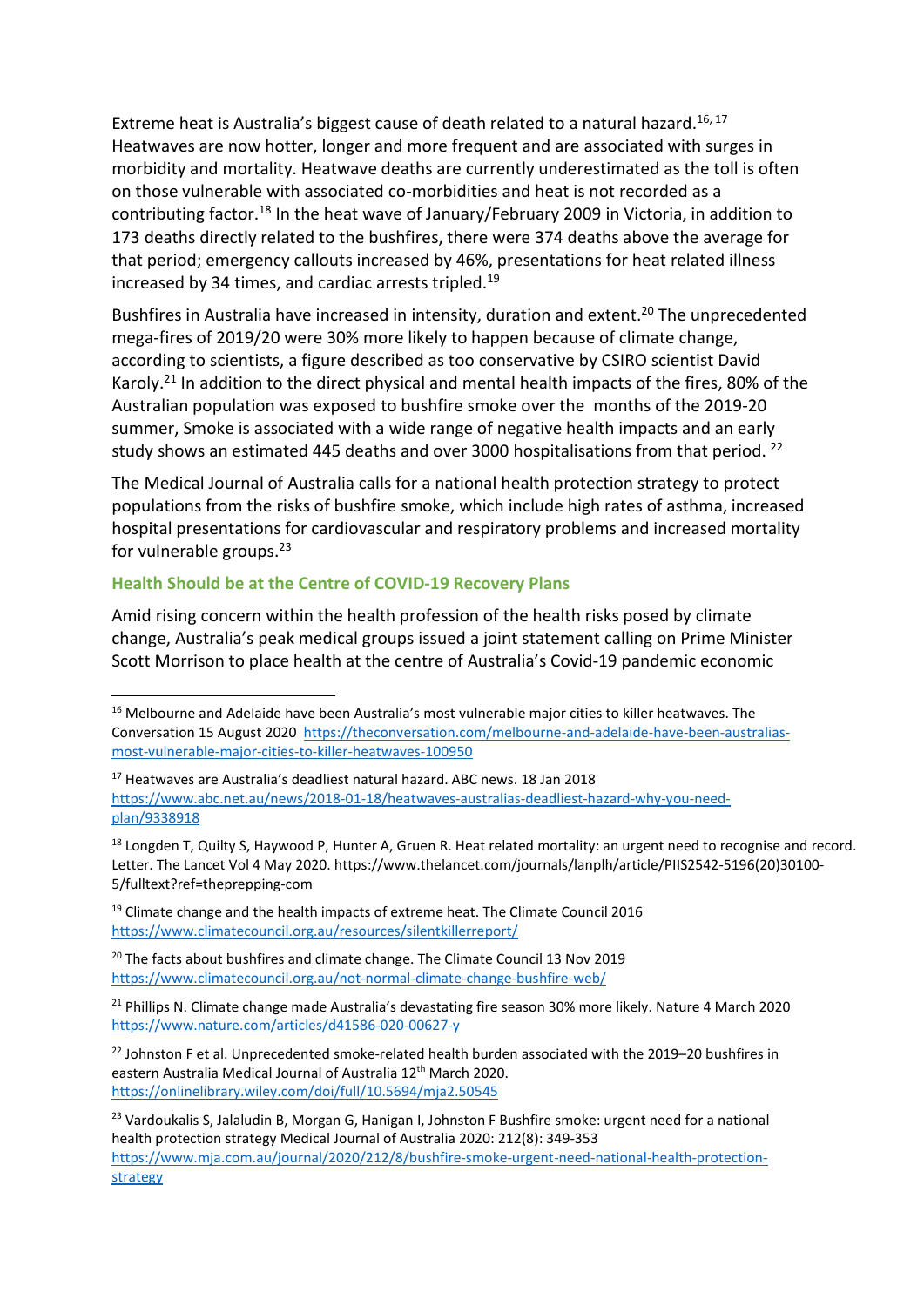response. The groups represent around 90,000 individual doctors, or 75% of the nation's medical workforce. The statement calls for a health-centred economic approach to support a transition away from fossil fuels - both coal and gas - to renewables, and investment in projects and technologies that preserve our natural environment. <sup>24, 25</sup>

A similar appeal was made by financial and industrial bodies including the big four banks and major corporations, to make 'sustainable investments' in areas such as health, clean energy and urban infrastructure.<sup>26</sup>,<sup>27</sup> United Nations chief economist, Elliott Harris, has urged Australia and other countries across the world to place more ambitious climate action and investment in clean energy at the centre of their COVID-19 recovery plans. while business leaders in Australia have also been putting pressure on the federal government to prioritise renewable energy projects. <sup>28</sup>

In contrast, the National COVID-19 Co-ordination Commission is advocating for a 'gas-led' economic recovery in Australia and is discussing the provision of public infrastructure for gas delivery.<sup>29</sup> Continued investment in the expansion of gas infrastructure implies a committed future of GHG emissions, completely at odds with all expert scientific and health advice.

# **Sustainability**

## 1. The profligate use of water

Human health relies on access to clean water and productive land as well as a stable climate. But the sustainability of Australian water security and food production is under threat as our continent dries from climate change. These climatic changes are already evident in many parts of Australia with a temperature rise of 1.44°C but projections predict a 3°C rise by the end of the century. Fortunately, there is growing evidence that the international community is now acting on the climate emergency. By contrast, environmental and therefore economic sustainability in Australia is totally our problem. Successive Australian governments have shown little understanding of sustainability as vital for all economic activity and that a secure water supply is our most valuable resource.

This lack of understanding is evidenced by the multitude of national, state and local water regulations which rarely prioritise sustainability. This has been addressed by the

<sup>24</sup> https://www.dea.org.au/wp-content/uploads/2021/01/2020-08-06-Healthy-Recovery-Letter-Scott-Morrison-PM.pdf

<sup>&</sup>lt;sup>25</sup> https://dea.org.au/wp-content/uploads/2020/12/Gas-fired-recovery\_frequently-asked-questions.pdf

<sup>&</sup>lt;sup>26</sup> Business chiefs urge PM to invest 'sustainably" for COVID-19 recovery. The Age 10 August 2020 https://www.theage.com.au/politics/federal/business-chiefs-urge-pm-to-invest-sustainably-for-covid-19 recovery-20200807-p55jm2.html

 $27$  'Two global health emergencies': doctors back green stimulus. The Age 11 August 2020 https://www.theage.com.au/environment/climate-change/two-global-health-emergencies-doctors-groupbacks-green-stimulus-20200810-p55kd1.html

<sup>&</sup>lt;sup>28</sup> Australia must place climate action at centre of coronavirus recovery, chief UN economist says. SBS News 12 August 2020 https://www.sbs.com.au/news/australia-must-place-climate-action-at-centre-of-coronavirusrecovery-chief-un-economist-says

 $29$  Guarantee gas pipeline projects to spur COVID-19 recovery, Morrison told. Australian Financial Review 11 August 2020. https://www.afr.com/politics/federal/guarantee-gas-pipeline-projects-to-spur-covid-recoverymorrison-told-20200811-p55kkl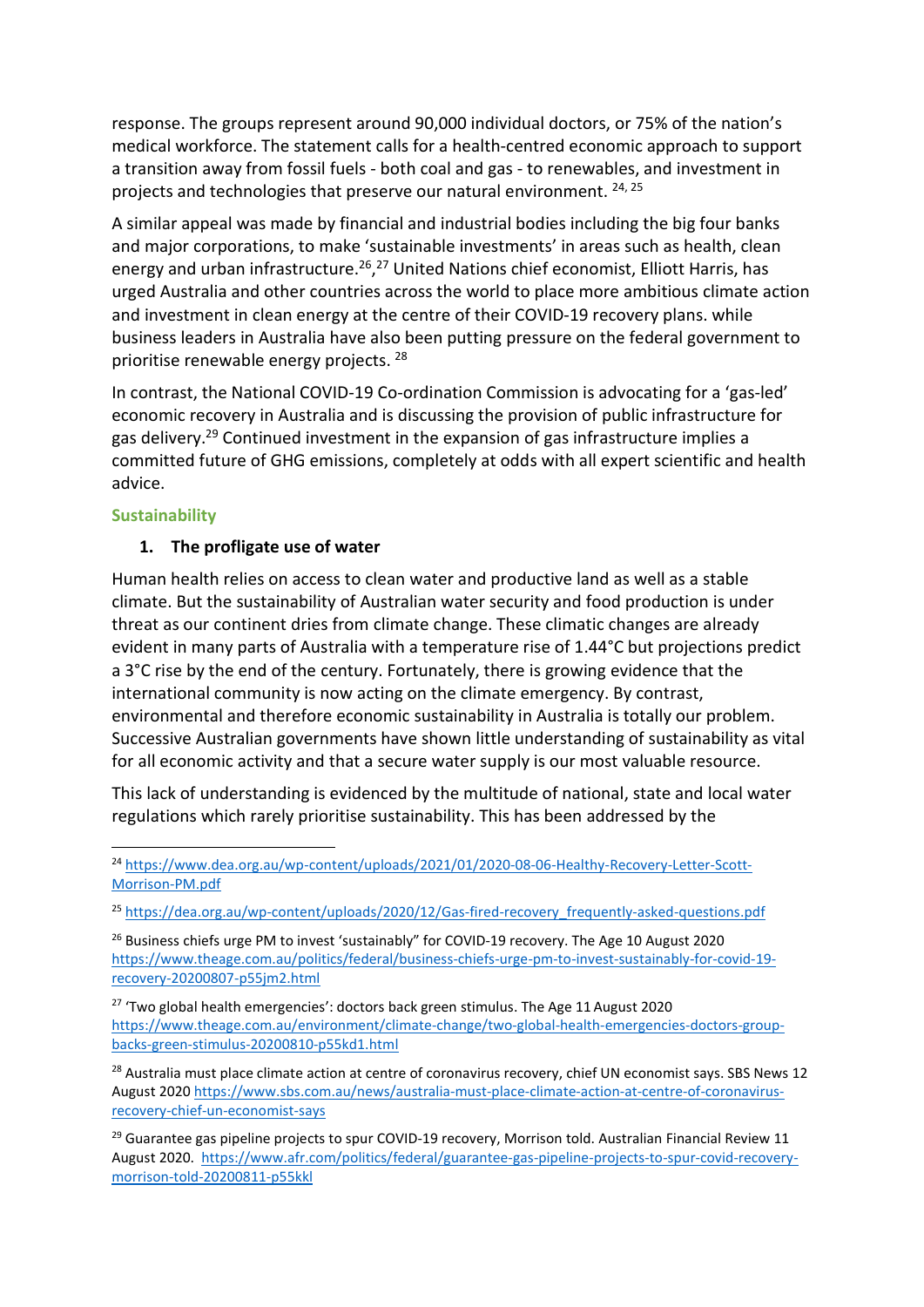Government, commissioning the Productivity Commission Draft Report National Water Reform 2020. Their concern is economic productivity rather than sustainability and in a 220 page report, environmental sustainability is covered in less than one page. 30

Water policy must prioritise the provision of water for the purposes of drinking, hygiene and basic comfort and wellbeing purposes for people, particularly considering the need for water as relief in high temperature days and nights. This priority is ensured also for agriculture, based on sustainability of the ecology and biodiversity. Only thereafter we can ask if there is water available for other economic activity.

These principles have been transgressed by the prolific use of underground water resources by gas mining. In the case of the Surat and lower Bowen basins, already on the verge of unsustainability, more gas (and coal) mines are being commissioned.<sup>31</sup> There is unmonitored use of water from the Great Artesian Basin and prolific use of groundwater in a drying region where no specific climate modelling has been done. Some bores are running dry, and farmers have deep concerns for the encroachment of mining activity on prime agricultural land in a region where there is early evidence of decline of ecological parameters. Most of these concerns over water usage, agriculture and environmental sustainability have been detailed for gas mining approvals process in the Narrabri region and in the Northern territory. These concerns have been ignored.

# 2. Potential Irreversible contamination of groundwater by harmful chemicals

This issue was extensively addressed in a Submission on the Narrabri proposal <sup>32</sup>, and on pages 22-25 of the Strategic Regional Environmental and Baseline Assessment (SREBA) Framework in the NT. 33

The possibility of aquifer contamination imposes further long-term constraints on human and food production usage. Contamination with polycyclic aromatic hydrocarbons (PAHs) or endocrine disrupting chemicals (EDCs) associated with the gas industry would negate the use of large water resources for future human and agricultural use for many decades. This contamination can occur from wastewater or erosion of well casings which is well demonstrated. The crucial point is that these chemicals are likely to be bioactive in concentrations lower that we can measure them currently.

It becomes a matter for the application of the precautionary principle and whether gas mining expansion is more important to the long-term future of Australia than the possession of a currently viable long-term water supply in a rapidly drying climate.

<sup>&</sup>lt;sup>30</sup> Assessment of National Water Initiative implementation process (2017-2020) Productivity Commission. Australian Government. February 2021. https://www.pc.gov.au/inquiries/current/water-reform-2020/draft/water-reform-2020-draft-assessment.pdf

<sup>&</sup>lt;sup>31</sup> DEA submission to the underground water impact report for the Surat cumulative management area. July 2019. https://www.dea.org.au/wp-content/uploads/2021/01/Underground-Water-Impact-Report-for-the-Surat-Cumulative-M anagement-Area-07-19.pdf

<sup>&</sup>lt;sup>32</sup> Submission to the IPC on the Narrabri coal seam gas project. https://www.ipcn.nsw.gov.au/resources/pac/media/files/pac/project-submissions/2020/03/narrabri-gasproject/20200810t165753/submission-to-ipc-narrabri-gas-project\_haswell-shearman.pdf

<sup>33</sup> Shearman D, Haswell M. Expert comment on the strategic regional environmental and baseline assessment (SREBA Framework) in the NT consultation draft. Dec 2019. https://www.researchgate.net/publication/349537526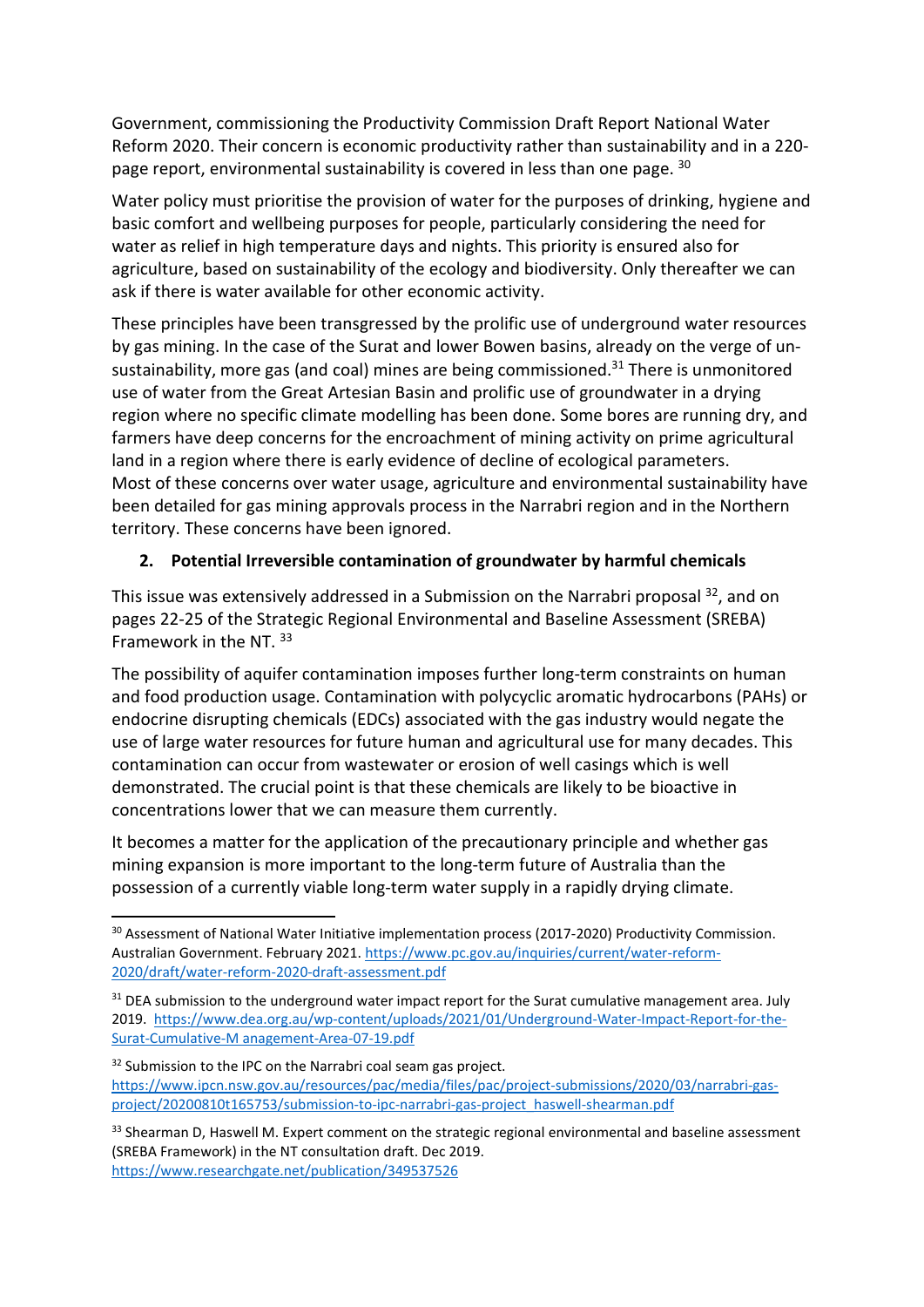## Impending carbon levy for Australian exports

If Australia fails to curtail its fossil fuel production, there is a risk of a carbon border adjustment mechanism. <sup>34</sup> The environmental committee of the European parliament has recently voted strongly in favour of this mechanism – an idea that aims to place a carbon price on imports from less climate-ambitious countries.<sup>35</sup> Since most of the gas Australia produces is for export, it will fall foul of the impending carbon border adjustment if, and when such adjustments are adopted by countries importing Australian gas. The EU has already substantially reduced its domestic greenhouse gas emissions (GHG), while those from imports have been rising, thereby undermining the EU's efforts to reduce its global GHG footprint.

Indeed, as an increasing number of countries recognise the importance of action on climate change, trade deals with Australia will be withheld until Australia demonstrates more commitment to reducing emissions. The phase out of gas mining will be the most important sign of commitment because it is the major climate forcer.

Furthermore, the likelihood of stranded assets in the Australian gas industry has increased immensely as the world moves more rapidly to alternative forms of energy.

# Local health impacts of the gas industry

There is now a large body of evidence to indicate that populations living in proximity to gas fields have a higher risk of health problems. A review by Shearman and Haswell of over 1500 peer reviewed papers from health scientists and epidemiologists covers the years since 2013 when the massive expansion of the gas industry began in the United States.<sup>36</sup> In addition to the climate problem, the communities exposed to the gas industry are subject to a number of other health risks. The Executive Summary and a full account of health risks can be found in Appendix A.

The main points are:

- There is increasing concern about the use of a wide array of naturally occurring and introduced chemicals in the drilling and extraction processes, some of which are known to be toxic, while some are unknown or "proprietary in confidence"
- For those living near gas wells, there are reports of a higher incidence of asthma, sinus problems, skin rashes and headaches, and increased hospital admissions for heart, neurological, respiratory, immune system conditions, and some cancers.

<sup>&</sup>lt;sup>34</sup> Europe trade talks: Australia urged to be 'more ambitious' on climate. The Guardian 11 Feb 2021 https://www.theguardian.com/australia-news/2021/feb/11/europe-trade-talks-australia-urged-to-be-moreambitious-on-climate

<sup>&</sup>lt;sup>35</sup> Carbon levy on EU imports needed to raise global climate ambition. News European Parliament 5 Feb 2021 https://www.europarl.europa.eu/news/en/press-room/20210201IPR96812/carbon-levy-on-eu-importsneeded-to-raise-global-climate-ambition

<sup>&</sup>lt;sup>36</sup> Shearman D, Haswell M. The implications for human health and wellbeing of expanding gas mining in Australia Onshore Old and Gas Policy Background paper December 2018. https://www.researchgate.net/publication/329801892\_The\_implications\_for\_human\_health\_and\_wellbeing of\_expanding\_gas\_mining\_in\_Australia\_Onshore\_Oil\_and\_Gas\_Policy\_Background\_paper\_2018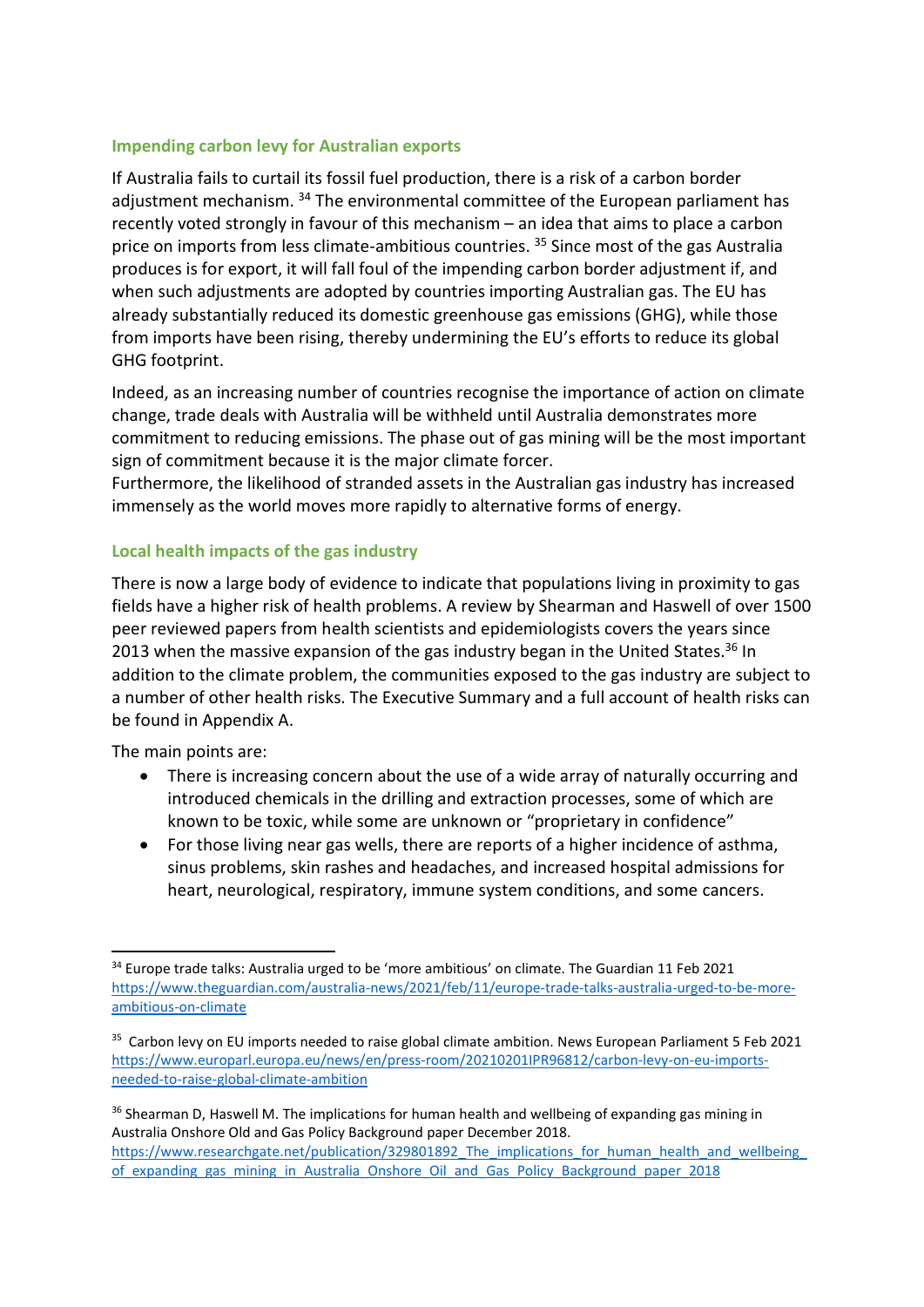Other findings:

- Negative birth outcomes, including low birth weights, increase in preterm births and some reports of an increase in birth defects.
- Mental health effects including stress, depression and a breakdown of social cohesion.

# In summary, the authors found:

"Growing evidence of direct health impacts as well as a clear potential for indirect impacts of gas and oil mining on essential environmental determinants of health, including a stable climate, air quality, water quality, water security, food security, community cohesion and, in some locations, geological stability".

## Safer and cheaper alternative to gas

With the use of heat pumps for space heating and hot water and induction cook tops, homes can now economically go all electric, avoiding the health problems of gas and saving money. One study revealed that for states with a large amount of renewable energy these technologies have lower greenhouse emissions and are cheaper, and as wind and solar become more widespread this will be so for all states. <sup>37</sup> For homes with roof top solar (now over 2.3 million) <sup>38</sup> there is no reason to use gas.

The United Kingdom will ban gas for new home heating from 2025<sup>39</sup>, and all new homes in Berkeley, California, will be gas free.<sup>40</sup> Unfortunately, in Australia gas connections in some new housing developments are mandated, thereby locking out cleaner alternatives. <sup>41</sup>

As the largest LNG exporter in the world, it makes no sense that Australia must expand its gas industry and create gas import facilities. East Coast gas prices have been predominantly determined by demand for exports and international gas prices, not levels of domestic supply, and multiple economic analyses have concluded that importing more gas is not guaranteed to lower prices.<sup>42 43</sup> The Australian Energy Market Operator (AEMO), in its

<sup>&</sup>lt;sup>37</sup> Anderson R. Emissions intensity of household electricity vs gas. Renew 29 July 2019 https://renew.org.au/renew-magazine/efficient-homes/emissions-intensity-of-household-electricity-vs-gas/

<sup>38</sup> Solar. Clean Energy Council. 31 December 2019 https://www.cleanenergycouncil.org.au/resources/technologies/solar-energy

<sup>&</sup>lt;sup>39</sup> Gas heating ban for new homes from 2025. BBC news 13 March 2019. https://www.bbc.com/news/science-environment-47559920

<sup>40</sup> Forcey T. Goodbye to Bass Strait gas. Renew 15 April 2020. https://renew.org.au/renewmagazine/renewable-grid/goodbye-to-bass-strait-gas/

<sup>&</sup>lt;sup>41</sup> Shearman D, Haswell M. New estates are being forced to install gas pipelines. This is wrong. Renew Economy 30 Jan 2019 https://reneweconomy.com.au/new-estates-are-being-forced-to-install-gas-pipelinesthis-is-wrong-10697/

<sup>42</sup> Robertson B. The staggering cost of gas in Australia. Institute for Energy Economics and Financial Analysis. July 2019. https://ieefa.org/the-staggering-cost-of-gas-in-australia/

<sup>43</sup> Robertson B. Australia's gas-led recovery is flogging a dead horse. 3 Nov 2020 https://reneweconomy.com.au/australias-gas-led-recovery-is-flogging-a-dead-horse-33844/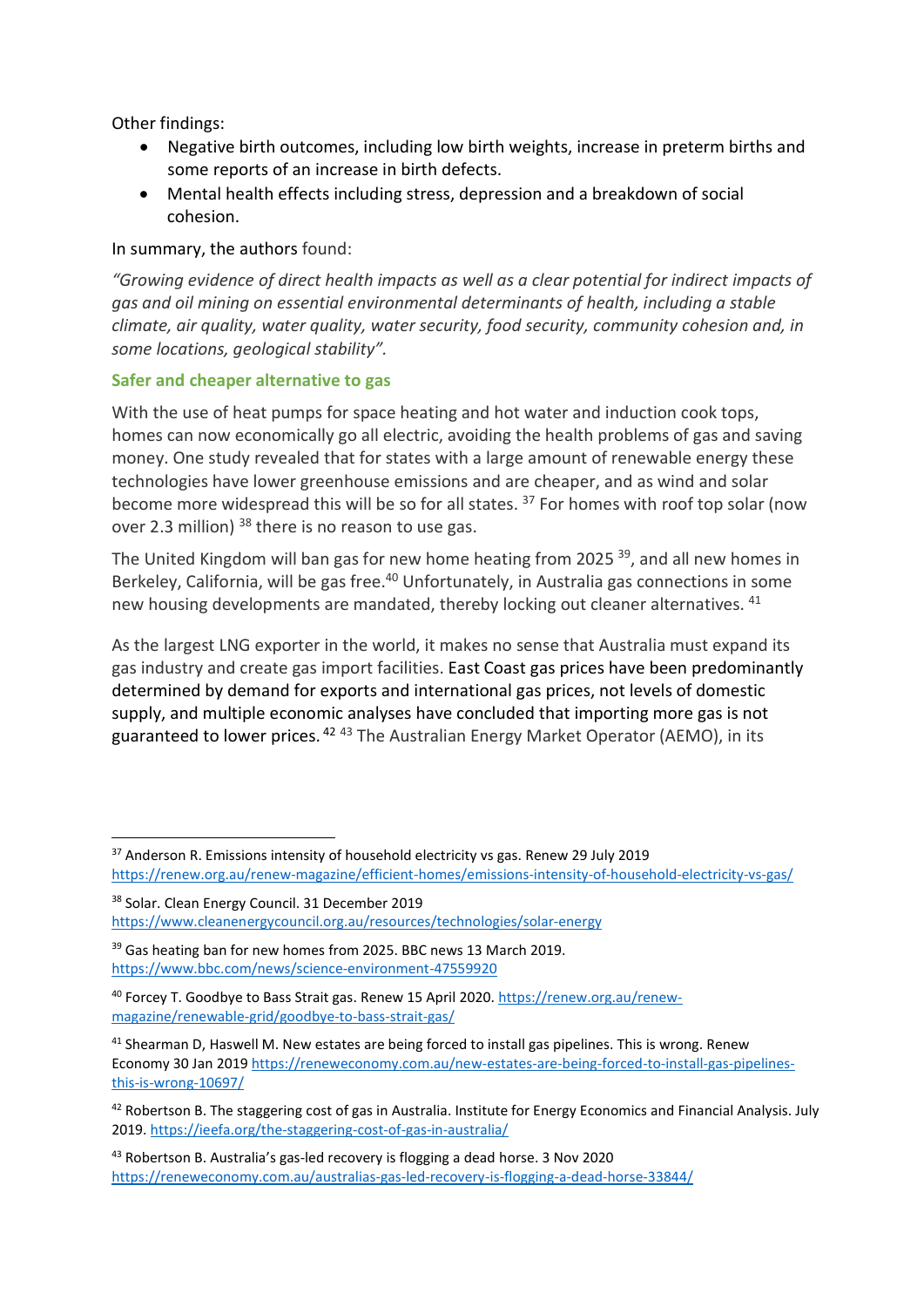Integrated System Plan, envisages a declining role for gas this decade in all scenarios as renewable energy expands. 44,45

# Health Risks of Gas Appliances in the Home

While gas is used in the home for cooking, indoor heating, and water-heating, there are negative health implications to indoor gas use.

Gas appliances are sources of indoor air pollution and there is a growing body of evidence showing that indoor gas use for cooking, and heating is bad for our health. $46,47$  The combustion of gas produces a number of pollutants, including carbon monoxide, nitrogen dioxide, fine particles (PM 2.5 plus ultrafine particles), volatile organic compounds, and polycyclic aromatic hydrocarbons. In modern well sealed homes particularly, these compounds can accumulate and cause health problems.

Carbon monoxide binds tightly to haemoglobin, interfering with oxygen delivery to the brain and other vital organs. Depending on the level of exposure, symptoms can be mild and subtle, such as headache, tiredness, and confusion, ranging up to unconsciousness and death. Misdiagnosis in mild cases is not uncommon and can result in continued exposure.<sup>48</sup>

Exposure to fine particulate matter is associated with higher rates of cardiovascular, neurological and respiratory disease, systemic effects indicative of inflammation secondary to penetration of the particles into the bloodstream.<sup>49</sup> Generally associated with fossil fuel use in electricity generation and industry, transport, and bushfires, these pollutants from gas use in the home can contribute to the burden of pollution related mortality.

Asthma is a common condition afflicting 11% of Australians.<sup>50</sup> A recent study has shown that 12% of childhood asthma is attributable to, or exacerbated by, cooking with gas stoves. This figure drops to 3.4% if high efficiency range hoods are used. <sup>51</sup>

<sup>44</sup> Saddler H. Why AEMO's ISP assumes over 100% wind and solar power and virtually no gas. 5 Nov 2020. https://reneweconomy.com.au/why-aemos-isp-assumes-over-100-pct-wind-and-solar-power-and-virtually-nogas-18330/

<sup>45 2020</sup> Integrated System Plan (ISP) 30 July 2020. https://aemo.com.au/en/energy-systems/majorpublications/integrated-system-plan-isp/2020-integrated-system-plan-isp

<sup>46</sup> Seals B, Krasner A. Gas stoves: health and air quality impacts and solutions. 2020. https://rmi.org/insight/gas-stoves-pollution-health/?utm\_medium=email&utm\_source=eoyroundup&utm\_content=all-rmi&utm\_campaign=2020\_12\_31

<sup>47</sup> https://dea.org.au/home-gas-appliances-and-your-health-fact-sheet/

<sup>48</sup> Carbon monoxide and gas heater safety. Health Victoria. https://www2.health.vic.gov.au/about/news-andevents/healthalerts/carbon-monoxide-gas-heater-safety

<sup>&</sup>lt;sup>49</sup> Loxham M, Davies D, Holgate S. The health effects of fine particulate air pollution. 28 Nov 2019. British Medical Journal 367 https://www.bmj.com/content/367/bmj.l6609

<sup>50</sup> Asthma statistics and facts. Asthma Australia https://asthma.org.au/about-asthma/understandingasthma/statistics/

<sup>51</sup> Knibbs L, Wodeyohannes S, Marks G, Cowie C. Medical Journal of Australia 2018; 208 (7); 299-302. https://www.mja.com.au/journal/2018/208/7/damp-housing-gas-stoves-and-burden-childhood-asthmaaustralia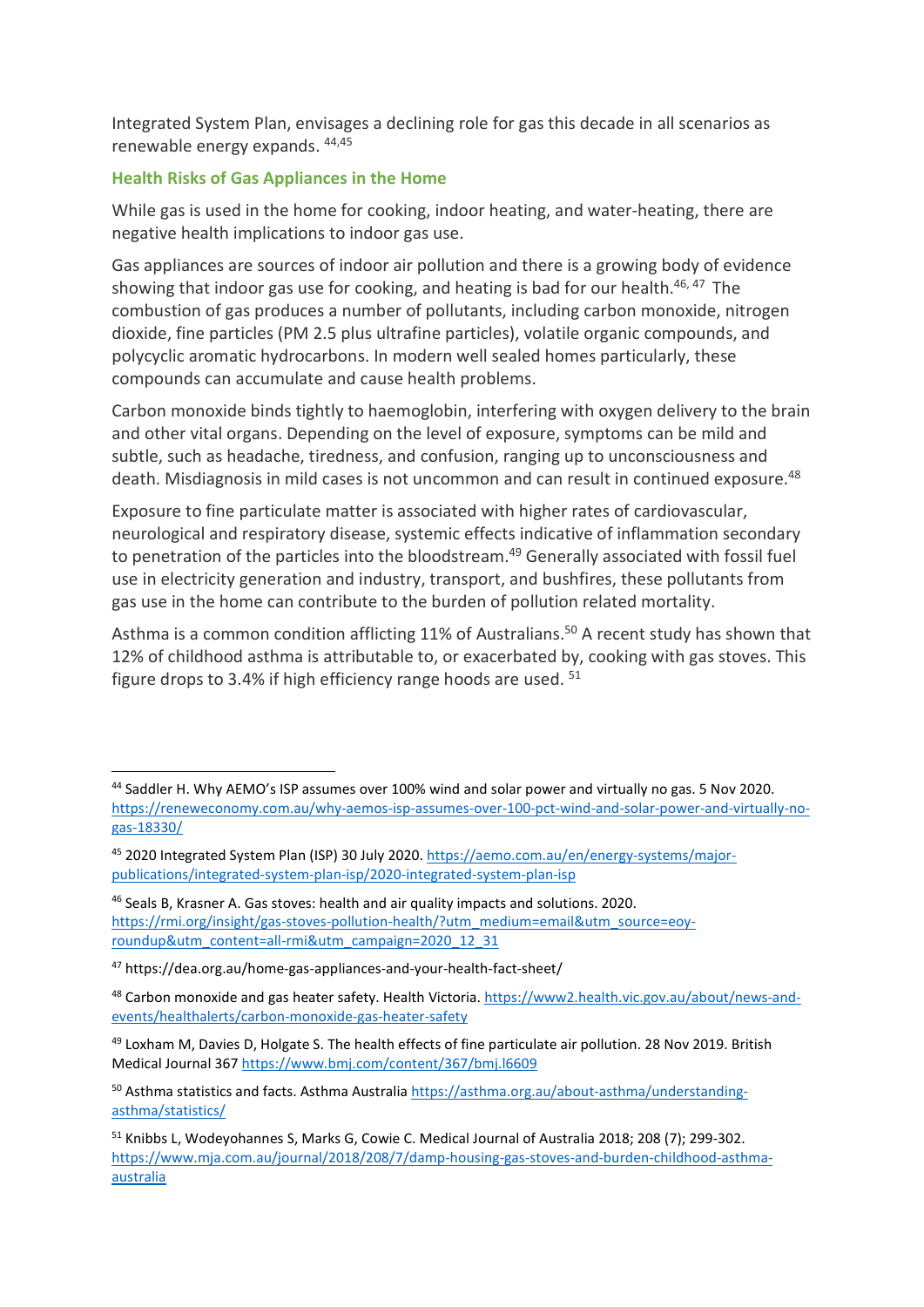## **Conclusion**

Doctors for the Environment Australia is strongly opposed to the Gas-led Recovery proposal. DEA contends that the proposal will lock in the production and use of gas at a time when we need to be rapidly reducing emissions and our reliance on fossil fuels. Importantly, the gas industry's prolific use of water is threatening the sustainability of Australia's water resources.

The climate change emergency is an urgent health and environmental problem that requires effective leadership and solutions that will build on a low carbon economy to secure a healthy future for Australians.

Doctors for the Environment Australia urges the Australian government to commit to a national energy plan that prioritises the urgency of climate change. Accordingly, DEA urges a ban on new gas and other fossil fuel developments, and heavy regulation of existing gas developments while vigorously promoting a coordinated transition to renewable energy.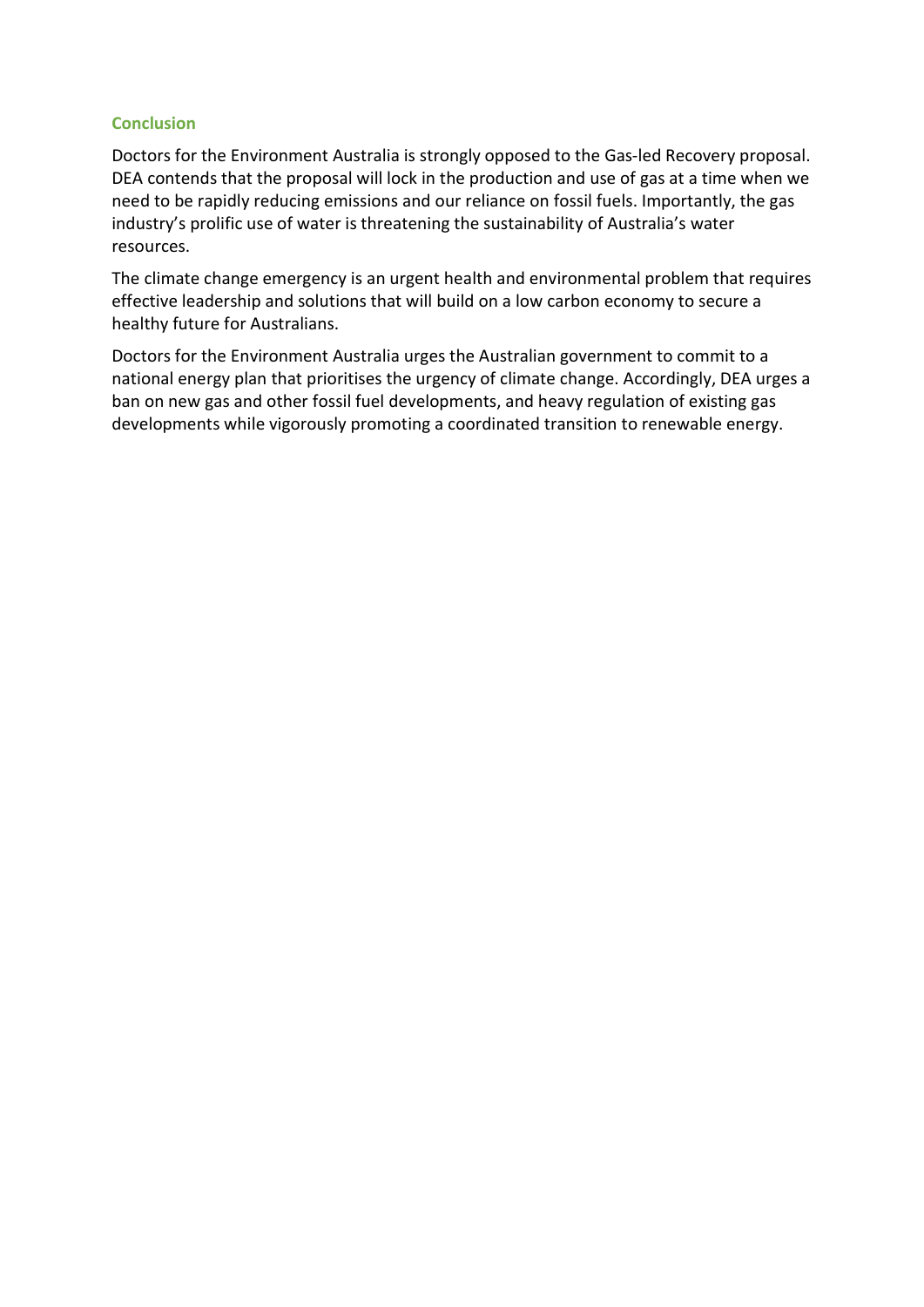# Appendix A - Onshore Oil and Gas Policy Background paper 2019 Professor David Shearman and Professor Melissa Haswell

# Executive Summary

It is now recognised that the exploration and extraction of natural gas (methane) and oil from conventional and unconventional sources pose many potential direct and indirect risks to human health and wellbeing. As recently as 2013, there were few peer-reviewed publications available in the health science literature upon which to assess the potential local, regional and global health related impacts associated with these industries. Over the last six years, however, public health and environmental science researchers and doctors have published over 1500 papers, with a substantial body of research findings. This research comes mainly from the United States where rapid and expansive development of gas and oil fields has occurred in close proximity to residential areas.

This Paper presents a comprehensive review process that has been ongoing among Doctors for the Environment Australia's (DEA) unconventional gas group since 2013. It is informed by literature searches on PubMed, Scopus and the ROGER (Repository of Oil and Gas Energy Research) database, which have enabled DEA to make many evidence-based submissions to governments on the health implications of gas development proposals across Australia.

Of particular concern is the clear evidence of the substantial and rising greenhouse gas footprint of the expanding gas and oil industry that threatens global efforts to urgently reduce emissions. This is often underestimated through:

- Failure to consider the footprint of the entire lifecycle of gas production, processing, transport and use;
- Underestimation of the quantity and duration of fugitive methane emissions;
- Inappropriate application of climate-forcing potency of methane over a 100-year time timeframe (20 times more than  $CO<sub>2</sub>$ ), rather than the more appropriate 20-year timeframe (86 times higher potency) given the already measurable health impacts of current rapid warming;
- Failure to consider the potential significance of large-scale methane-emitting accidents (e.g. Aliso Canyon storage facility in California) and leakages that are difficult to stop quickly;
- Failure to incorporate the negative political influences and economic competition between abundant gas from large expansions and low emission renewable energies in the energy market.

In addition to greenhouse gas emissions, a second major concern to health associated with gas mining is the wide array of chemicals used in drilling and hydraulic fracturing and released into the environment through airborne emissions and wastewater and emitted from the high level of industrial activity (eg. compressor stations, gas processing plants, onsite diesel-powered machinery, and heavy vehicles) surrounding the production process.

Potential chemicals of concern within shale and coal seam gas mining wastewater include volatile organic compounds notably benzene, phenols, polycyclic aromatic hydrocarbons (PAHs), heavy metals, salt and technologically enhanced naturally occurring radioactive materials that may become concentrated through treatment processes.

Studies examining the potential toxicities of chemicals found in shale gas wastewater have reported that while many have not been evaluated, some are known carcinogens and/or